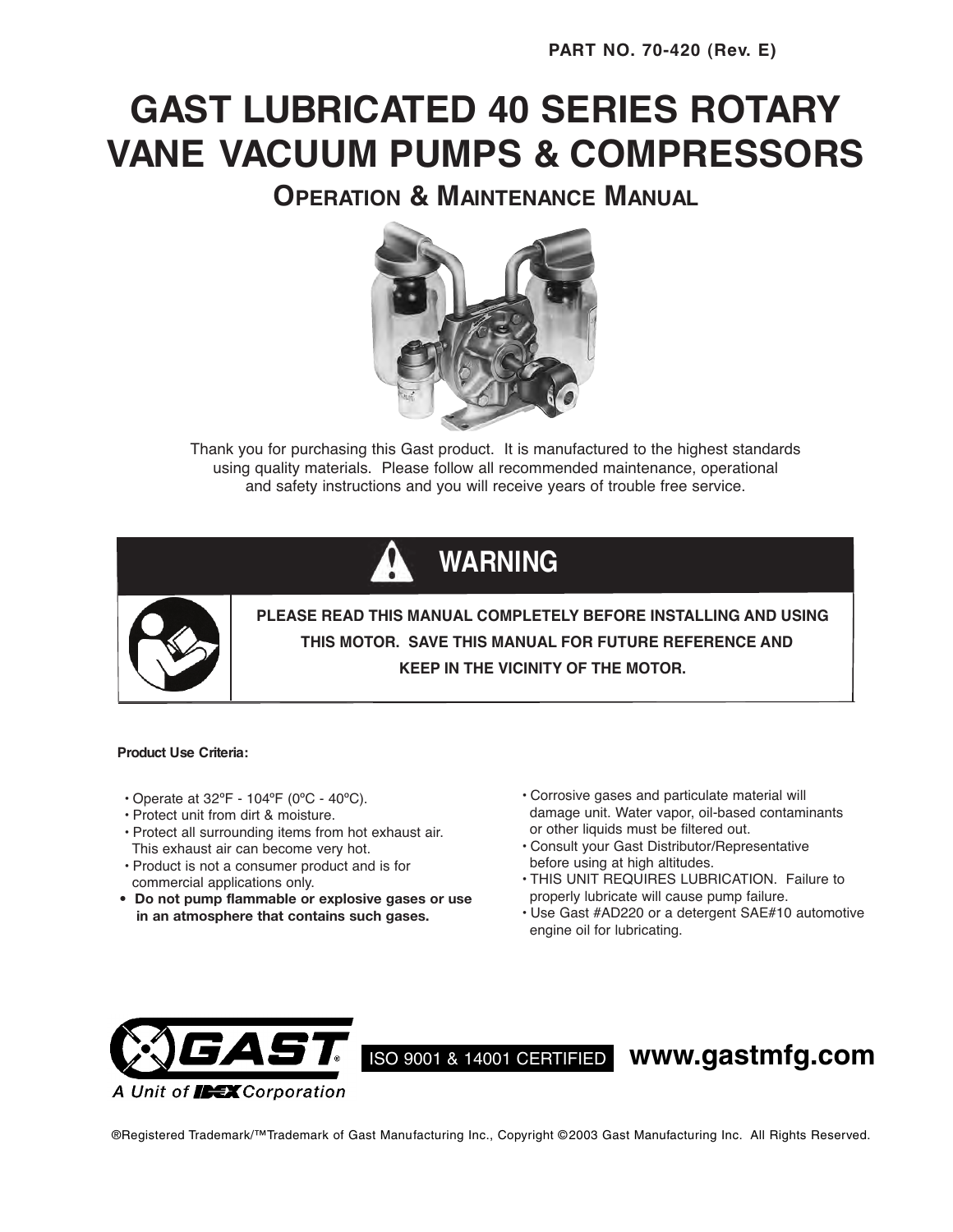## **Your safety and the safety of others is extremely important.**

**We have provided many important safety messages in this manual and on your product. Always read and obey all safety messages.**

**This is the safety alert symbol. This symbol alerts you to hazards that can kill or hurt you and others. The safety alert symbol and the words "DANGER" and "WARNING" will precede all safety messages. These words mean:**

# **DANGER**

**You will be killed or seriously injured if you don't follow instructions.**

# **WARNING**

**You can be killed or seriously injured if you don't follow instructions.**

**All safety messages will identify the hazard, tell you how to reduce the chance of injury, and tell you what can happen if the safety instructions are not followed.**

# **INSTALLATION**

# $\frac{A}{\frac{1}{2} \cdot \frac{1}{2} \cdot \frac{1}{2} \cdot \frac{1}{2} \cdot \frac{1}{2} \cdot \frac{1}{2} \cdot \frac{1}{2} \cdot \frac{1}{2} \cdot \frac{1}{2} \cdot \frac{1}{2} \cdot \frac{1}{2} \cdot \frac{1}{2} \cdot \frac{1}{2} \cdot \frac{1}{2} \cdot \frac{1}{2} \cdot \frac{1}{2} \cdot \frac{1}{2} \cdot \frac{1}{2} \cdot \frac{1}{2} \cdot \frac{1}{2} \cdot \frac{1}{2} \cdot \frac{1}{2} \cdot \frac{1}{2} \cdot \frac{1}{2} \$ **WARNING**

**Electrical Shock Hazard**

**Disconnect electrical power at the circuit breaker or fuse box before installing this product.**

**Install this product where it will not come into contact with water or other liquids.**

**Install this product where it will be weather protected.**

**Electrically ground this product.**

**Failure to follow these instructions can result in death, fire or electrical shock.**

**Correct installation is your responsibility.** Make sure you have the proper installation conditions and that installation clearances do not block air flow. Proper guards should be installed to prevent contact with moveable parts of this pump. Do Not lift the unit by the fan shroud. Unit is to be lifted by means of eyebolts.

#### **Blocking air flow over the product in any way can cause the product to overheat.**

## **Mounting**

Mounting the product to a stable, rigid operating surface and using shock mounts will reduce noise and vibration.

### **Plumbing**

To prevent air flow restriction, use pipe and fittings that are the same size or larger than the threaded ports of the pump. The ports are marked "IN" and "OUT". If the distance is great, use lines with a larger diameter than the connections. Give lines a uniform slope, place drain cock at low point, and avoid extra elbows. For ease of servicing, use a union or hose with clamps near the pump (a hose helps eliminate noise and vibration). If a vacuum/pressure supply tank is used, slope the line towards tank, provide a drain at the bottom, and place a check valve between the tank and pump so the pump will not run backwards when turned off.

#### **Accessories**

Intake and exhaust filters are external to the pump and will provide adequate filtration for most applications. Check filters periodically and replace when necessary. Consult a Gast Representative for additional filter recommendations. Install relief valves and gauges at the inlet or outlet, or both, to monitor performance. Check valves may be required to prevent backstreaming through the pump.

#### **Motor Control**

It is your responsibility to contact a qualified electrician to assure that the electrical installation is adequate and in conformance with all national and local codes and ordinances.

Determine the correct overload setting required to protect the motor (see motor starter manufacturer's recommendations). Select fuses, motor protective switches or thermal protective switches to provide protection. Fuses act as short circuit protection for the motor, not as protection against overload. Incoming line fuses help to withstand the motor's starting current. Motor starters with thermal magnetic overload or circuit breakers protect motor from overload or reduced voltage conditions.

The wiring diagram supplied with the product provides required electrical information. Check that power source is correct to properly operate the dual-voltage motors.

#### **Electrical Connection**

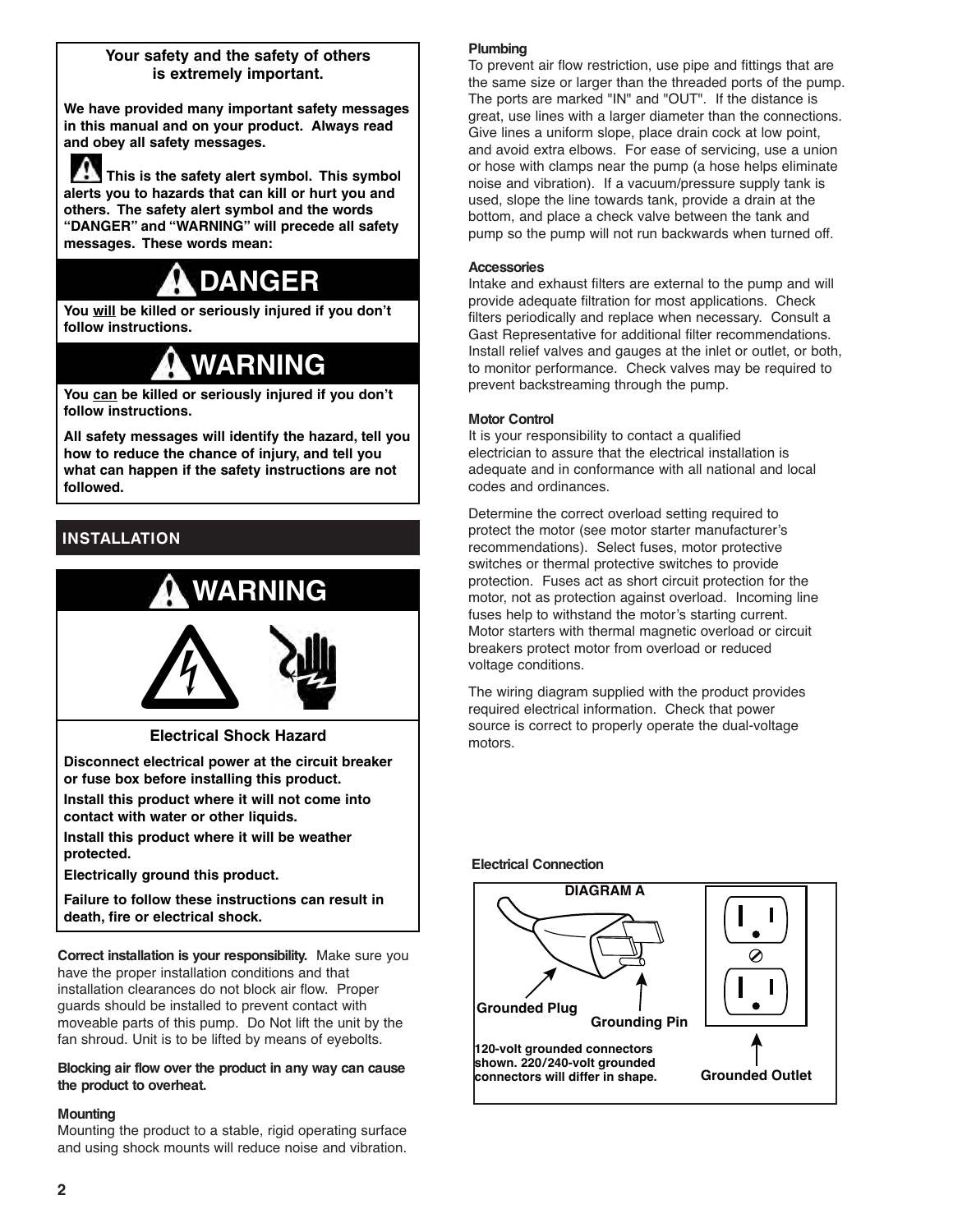#### **Model with a power supply cord:**

This product must be grounded. For either 120-volt or 220/240-volt circuits connect power supply cord grounding plug to a matching grounded outlet. Do not use an adapter. (See DIAGRAM A)

In the event of an electrical short circuit, grounding reduces the risk of electric shock by providing an escape wire for the electric current. This product may be equipped with a power supply cord having a grounding wire with an appropriate grounding plug. The plug must be plugged into an outlet that is properly installed and grounded in accordance with all local codes and ordinances.

**Check with a qualified electrician or serviceman if the grounding instructions are not completely understood, or if you are not sure whether the product is properly grounded. Do not modify the plug provided. If it will not fit the outlet, have the proper outlet installed by a qualified electrician.**

#### **Model that is permanently wired:**

This product must be connected to a grounded, metallic, permanent wiring system, or an equipment grounding terminal or lead on the product.

Power supply wiring must conform to all required safety codes and be installed by a qualified person. Check that supply voltage agrees with that listed on product nameplate.

#### **Extension cords:**

Use only a 3-wire extension cord that has a 3-blade grounding plug. Connect extension cord plug to a matching 3-slot receptacle. Do not use an adapter. Make sure your extension cord is in good condition. Check that the gage wire of the extension cord is the correct size wire to carry the current this product will draw.

| Minimum gage for extension cords |                  |                        |     |     |     |     |     |     |                |      |
|----------------------------------|------------------|------------------------|-----|-----|-----|-----|-----|-----|----------------|------|
| Amps                             | <b>Volts</b>     | Length of cord in feet |     |     |     |     |     |     |                |      |
|                                  | 120 <sub>v</sub> | 25                     | 50  | 100 | 150 | 200 | 250 | 300 | 400            | 500  |
|                                  | 240v             | 50                     | 100 | 200 | 300 | 400 | 500 | 600 | 800            | 1000 |
|                                  |                  |                        |     |     |     |     |     |     |                |      |
| $0 - 2$                          |                  | 18                     | 18  | 18  | 16  | 16  | 14  | 14  | 12             | 12   |
| $2 - 3$                          |                  | 18                     | 18  | 16  | 14  | 14  | 12  | 12  | 10             | 10   |
| $3 - 4$                          |                  | 18                     | 18  | 16  | 14  | 12  | 12  | 10  | 10             | 8    |
| $4 - 5$                          |                  | 18                     | 18  | 14  | 12  | 12  | 10  | 10  | 8              | 8    |
| $5-6$                            |                  | 18                     | 16  | 14  | 12  | 10  | 10  | 8   | 8              | 8    |
| $6 - 8$                          |                  | 18                     | 16  | 12  | 10  | 10  | 8   | 6   | 6              | 6    |
| $8 - 10$                         |                  | 18                     | 14  | 12  | 10  | 8   | 8   | 6   | 6              | 4    |
| $10 - 12$                        |                  | 16                     | 14  | 10  | 8   | 8   | 6   | 6   | 4              | 4    |
| $12 - 14$                        |                  | 16                     | 12  | 10  | 8   | 6   | 6   | 6   | 4              | 2    |
| 14-16                            |                  | 16                     | 12  | 10  | 8   | 6   | 6   | 4   | 4              | 2    |
| 16-18                            |                  | 14                     | 12  | 8   | 8   | 6   | 4   | 4   | 2              | 2    |
| 18-20                            |                  | 14                     | 12  | 8   | 6   | 6   | 4   | 4   | $\overline{2}$ | 2    |

# **OPERATION**



#### **Injury Hazard**

**Install proper safety guards as needed. Pumps with glass jars need safety guards to protect against breaking glass.**

**Use only recommended air handling parts acceptable for pressure not less than 70 psi..**

**Keep fingers and objects away from openings and rotating parts.**

**When provided, motor terminal covers must be in place for safe operation.**

**Check that coupling guard and shroud are in place before operating.**

**Product surfaces may become hot during operation, allow product surfaces to cool before handling.**

**Do Not direct air stream at body. Air stream from product may contain solid or liquid material that can result in eye or skin damage, wear proper eye protection.**

**Do Not spray flammable or combustible liquid. Wear hearing protection. Sound level from product may exceed 85 dBA.**

**Failure to follow these instructions can result in burns, eye injury or other serious injury.**

**It is your responsibility to operate this product at recommended pressures or vacuum duties and room ambient temperatures. Do Not start against a vacuum or pressure load.**

#### **Start Up**

If pump is extemely cold, let it warm up to room temperature before starting. If motor fails to start or slows down significantly under load, shut off and disconnect from power supply. Check that the voltage is correct for motor and that motor is turning in the proper direction. Turning in the wrong direction will drastically reduce vane life. Vane life will be drastically reduced if motor is not operating properly. Vanes can break or be damaged if motor/pump runs in the wrong direction.



**If product is hard wired into system, disconnect electrical power at the circuit breaker or fuse box before performing maintenance on this product.**

**Failure to follow these instructions can result in death, fire or electrical shock.**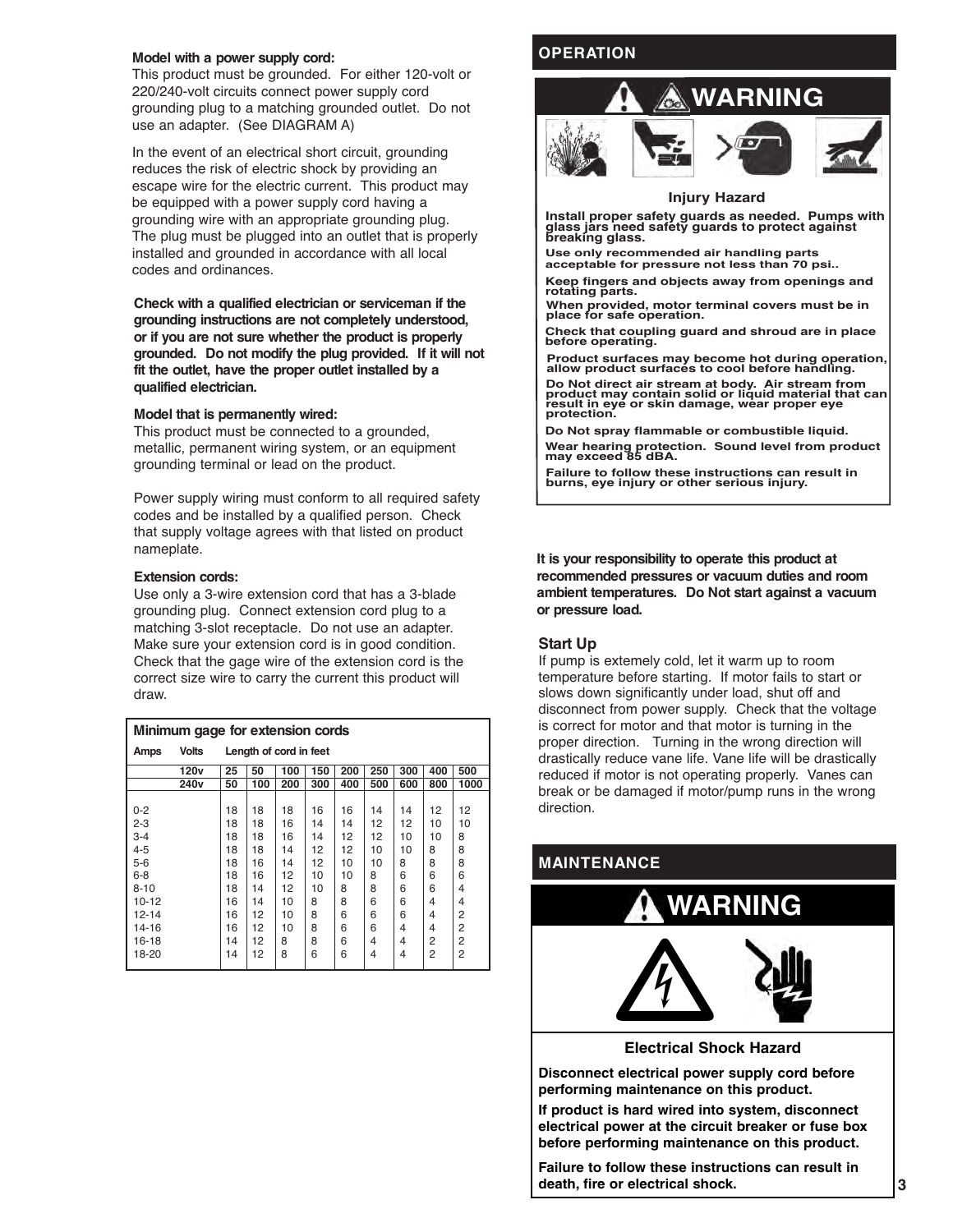# **WARNING**





**Injury Hazard Wear eye protection when flushing this product.**

**Air stream from product may contain solid or liquid material that can result in eye or skin damage.**

**Flush this product in a well ventilated area. Do Not use kerosene or other combustible solvents to flush this product.**

**Failure to follow these instructions can result in eye injury or other serious injury.**

**It is your responsibility to:**

**• Regularly inspect and make necessary repairs to product in order to maintain proper operation.**

**• Make sure that pressure and vacuum is released from product before starting maintenance.**

Check intake and exhaust filters after first 500 hours of operation. Clean filters and determine how frequently filters should be checked during future operation. **This one procedure will help to assure the product's performance and service life.**

Clean filters when necessary by removing and washing in a solvent or soap and water. After cleaning, dry with compressed air to make sure all moisture is removed before replacing filters.

#### **Flushing**

Flushing this product to remove excessive dirt, foreign particles, moisture or oil that occurs in the operating environment will help to maintain proper vane performance. If your pump is not getting the vacuum or pressure level expected, flushing is required. Vanes will stick when dirty and may cause pump to be noisy or inefficient.

**Use only Gast recommended Flushing Solvent or other non-petroleum based flushing solvent. Do Not use kerosene or ANY other combustible solvent to flush product.**

- 1. Disconnect electrical power supply.
- 2. Release all pressure and vacuum from pump.
- 3. Remove all accessories at the inlet and exhaust ports.
- 4. Remove filter.
- 5. Start product. Place towel over exhaust port to clean up solvent. If using liquid solvent, pour several tablespoons directly into inlet port. If using Gast recommended Flushing Solvent, spray solvent for 5-10 seconds into inlet port.
- 6. Block the inlet port and draw a deep vacuum for 15-20 seconds. Release the vacuum.
- 7. Listen for changes in the sound of the motor. If motor sounds smooth, go to next step. If motor does not sound like it is running smoothly, repeat steps 5 and 6 until you can hear a difference in the operating sound of the pump.
- 8. Start the pump and let it run for 1 minute, then turn pump off.
- 9. Replace all accessories at the inlet and exhaust ports.
- 10. Replace filter before resuming operation.

**Check that all external accessories such as relief valves and gauges are attached to cover and are not damaged before re-operating product.**

# **SHUTDOWN PROCEDURES**

#### **It is your responsibility to follow proper shutdown procedures to prevent product damage.**

Failure to do so may result in premature pump failure. The Gast Manufacturing lubricated Vacuum Pumps and Compressors are constructed of ferrous metals or aluminum which are subject to rust and corrosion when pumping condensable vapors such as water. Follow the steps below to assure correct storage and shutdown between operating periods

- 1. Disconnect plumbing.
- 2. Operate product for at least 5 minutes without plumbing.
- 3. Cover inlet port (vacuum side) and run pump for 1-3 minutes. Shut the pump down under vacuum.
- 4. This unit requires lubrication. Refill oil reservoir to proper level before storage.
- 5. Be sure to plug open ports so dirt and other contaminants do not enter the unit. It is now ready for shutdown.

**4**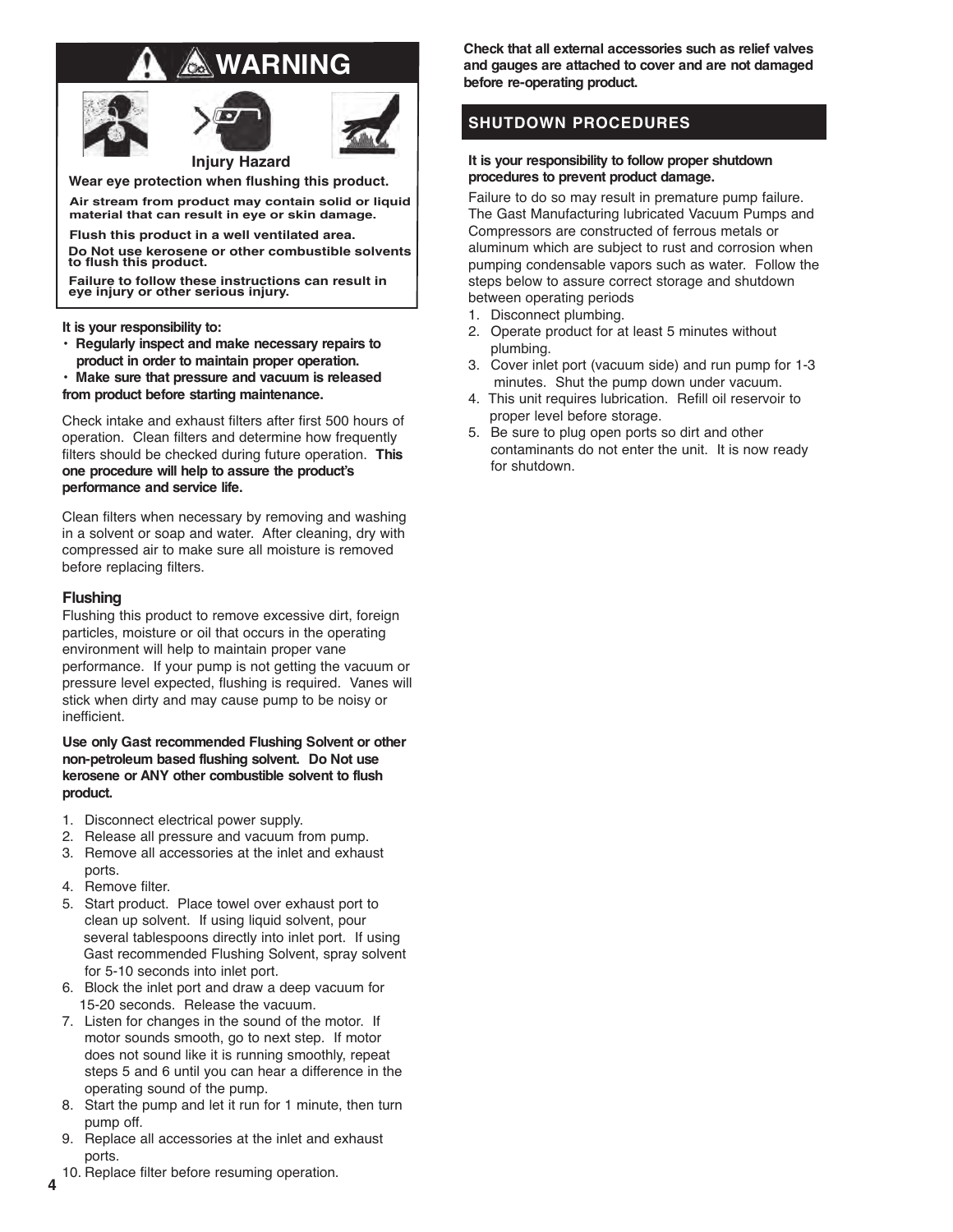## **SERVICE KIT INSTALLATION**



**Disconnect electrical power supply cord before installing Service Kit.**

**If product is hard wired into system, disconnect electrical power at the circuit breaker or fuse box before installing Service Kit.**

**Disconnect air supply and vent all air lines to release pressure or vacuum.**

**Failure to follow these instructions can result in death, fire or electrical shock.**

**Gast will NOT guarantee field-rebuilt product performance. For performance guarantee, the product must be returned to a Gast Authorized Service Facility.**

Service Kit contents vary. Most contain vanes, gaskets oiler wick and filter elements.

#### **Pump Disassembly:**

- 1. Remove the end plate bolts.
- 2. Remove end plate and check for scoring on end plate, rotor and body. Surfaces should be smooth. If severe scoring is visible, contact an authorized service facility. 3. Remove vanes.
- 
- 4. Clean all surfaces with Gast recommended Flushing solvent and dry well.

#### **Pump Reassembly:**

- 1. Apply a light coat of Gast recommended Oil part #AD220 (an equivalent 10 wt. high detergent oil can also be used) to the vanes.
- 2. Re-install vanes, noting the proper direction of the beveled edge (refer to exploded view).
- 3. Install end plate and tighten end plate bolts.
- 4. Install new cover gasket on filter/muffler assembly and lubricator.
- 5. Before putting the pump into service, ensure that any external accessories have not been damaged.

If the pump fails to produce proper vacuum or pressure, or is excessively noisy, turn off and return unit to an Authorized Service Facility.



**Disposal** (Please note current regulations) Parts of the rotary vane pumps and compressors, shafts, iron or aluminum castings, plastic or glass parts or bearings, may be recycled as scrap materials.

**We have Gast Certified Service Centers throughout the world. For the most up-to-date listing, contact one of our sales offices :**

**Gast Manufacturing, Inc.** 2300 S. Highway M139 Benton Harbor, MI, 49022 Ph: 269/926-6171 FAX: 269/925-8288 www.gastmfg.com

#### **Gast Hong Kong**

Unit 12, 21/F, Block B New Trade Plaza 6, On Ping Street, Shatin N. T. Hong Kong Ph: (852) 2690 1066 Fax: (852) 2690 1012 www.gasthk.com

**Gast Group Limited, United Kingdom**

Unit 11, The I O Centre Nash Road Redditch, B98 7AS United Kingdom ph: +44 (0) 1527 504040 Fax: +44 (0) 1527 525262 www.gastmfg.com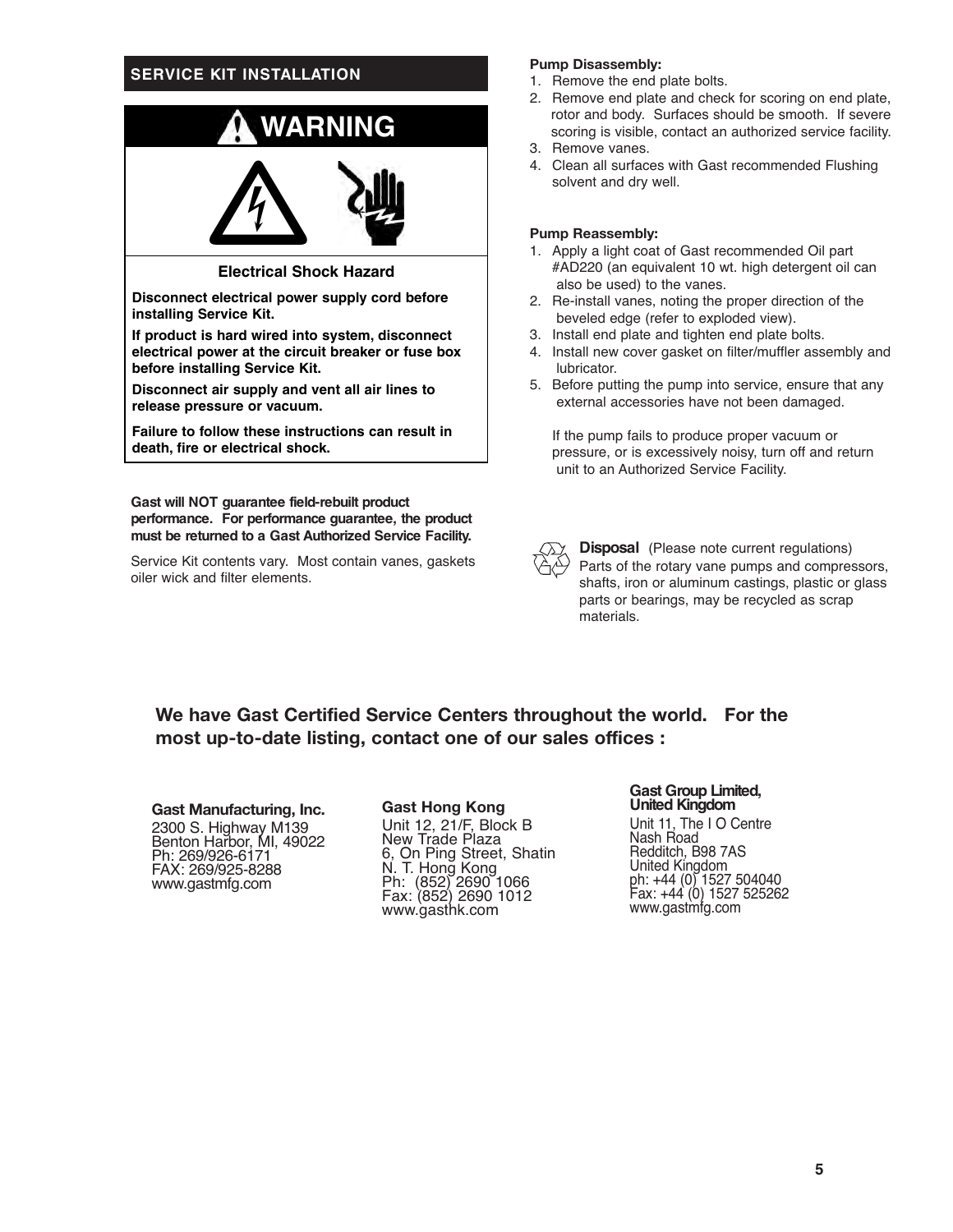# **EXPLODED PRODUCT VIEW, PARTS & ORDERING INFORMATION**



consult the factory. When corresponding or ordering parts, please give complete model and serial numbers.

## **0240, 0440 & 0740 SERIES**

| <b>REF</b>  | <b>DESCRIPTION</b>                     |                | 0240-V2C      | 0240-P10B     | 0440-V2C      | 0740-V2A         |
|-------------|----------------------------------------|----------------|---------------|---------------|---------------|------------------|
| NO.         |                                        | 1              |               |               |               |                  |
| 1           | <b>BODY</b>                            |                | B2321B        | B2321B        | <b>B1321C</b> | <b>B1321D</b>    |
| 2 & 3       | <b>ENDPLATE, DRIVE &amp; DEAD END</b>  | $\overline{2}$ | AC690         | AC690         | AC690         | AA502            |
| 4           | <b>ROTOR ASSEMBLY</b>                  | 1              | AC686         | AC686         | AC689         | <b>AA506D</b>    |
| 5Δ          | <b>VANE</b>                            | 4              | <b>B2335C</b> | <b>B2335C</b> | <b>B335H</b>  | <b>AA510E</b>    |
| 6 A         | <b>BEARING</b>                         | $\overline{2}$ | AA299J        | AA299J        | AA299J        | AA299J           |
| 7Δ          | <b>SHAFT SEAL</b>                      | 1              | AA466B        | AA466B        | AA466B        | AA466B           |
| $8\Delta$   | <b>BODY SPACER</b>                     | 1              | <b>B330F</b>  | <b>B330F</b>  | <b>B330F</b>  | <b>B330F</b>     |
| 9           | <b>END CAP. DEAD END</b>               | 1              | <b>AE790</b>  | <b>AE790</b>  | <b>AE790</b>  | <b>AE790</b>     |
| 10 $\Delta$ | <b>END CAP GASKET</b>                  | 1              | <b>AE791</b>  | <b>AE791</b>  | AE791         | <b>AE791</b>     |
| 11          | <b>SIPHON OILER ASSEMBLY</b>           | 1              | <b>AA930B</b> | <b>AA930F</b> | <b>AA930B</b> | <b>AA930C</b>    |
| $12\Delta$  | <b>GASKET</b>                          | 1              | AA932         | AA932         | AA932         | AA932            |
| 13 $\Delta$ | <b>WICK</b>                            | 1              | AA934         | AA934         | AA934         | AA934            |
| 14          | <b>GLASS JAR</b>                       | 1              | AA935A        | AA935A        | AA935A        | AA935A           |
| 15          | <b>INTAKE FILTER ELEMENT ASSM</b>      | 1              | <b>B343B</b>  | <b>B343B</b>  | <b>B343B</b>  | <b>B343B</b>     |
| 16 $\Delta$ | <b>FILTER FELT</b>                     | 4              | <b>B344A</b>  | <b>B344A</b>  | <b>B344A</b>  | <b>B344A</b>     |
| 17          | <b>MUFFLER &amp; OIL TRAP ASSM</b>     | 1              | <b>V425C</b>  |               | <b>V425C</b>  | V <sub>525</sub> |
| 18          | <b>COVER GASKET</b>                    | $\overline{2}$ | <b>B62A</b>   | ٠             | <b>B62A</b>   | <b>B62A</b>      |
| 19          | <b>JAR</b>                             | $\overline{2}$ | AA125         | -             | AA125         | AA125            |
| 20          | <b>INTAKE FILTER ASSEMBLY</b>          | 1              | <b>V400C</b>  |               | <b>V400C</b>  | <b>V500D</b>     |
| 21          | <b>COUPLING</b>                        | 1              | <b>AE541A</b> | <b>AE541A</b> | <b>AE541A</b> | <b>AE541A</b>    |
| $***$       | <b>SERVICE KIT</b>                     | 1              | <b>K224A</b>  | <b>K224A</b>  | <b>K226A</b>  | <b>K228A</b>     |
| $***$       | <b>SERVICE KIT (units manufactured</b> | 1              | K224          | K224          | K226          | K228             |
|             | before February of 1980)               |                |               |               |               |                  |
|             |                                        |                |               |               |               |                  |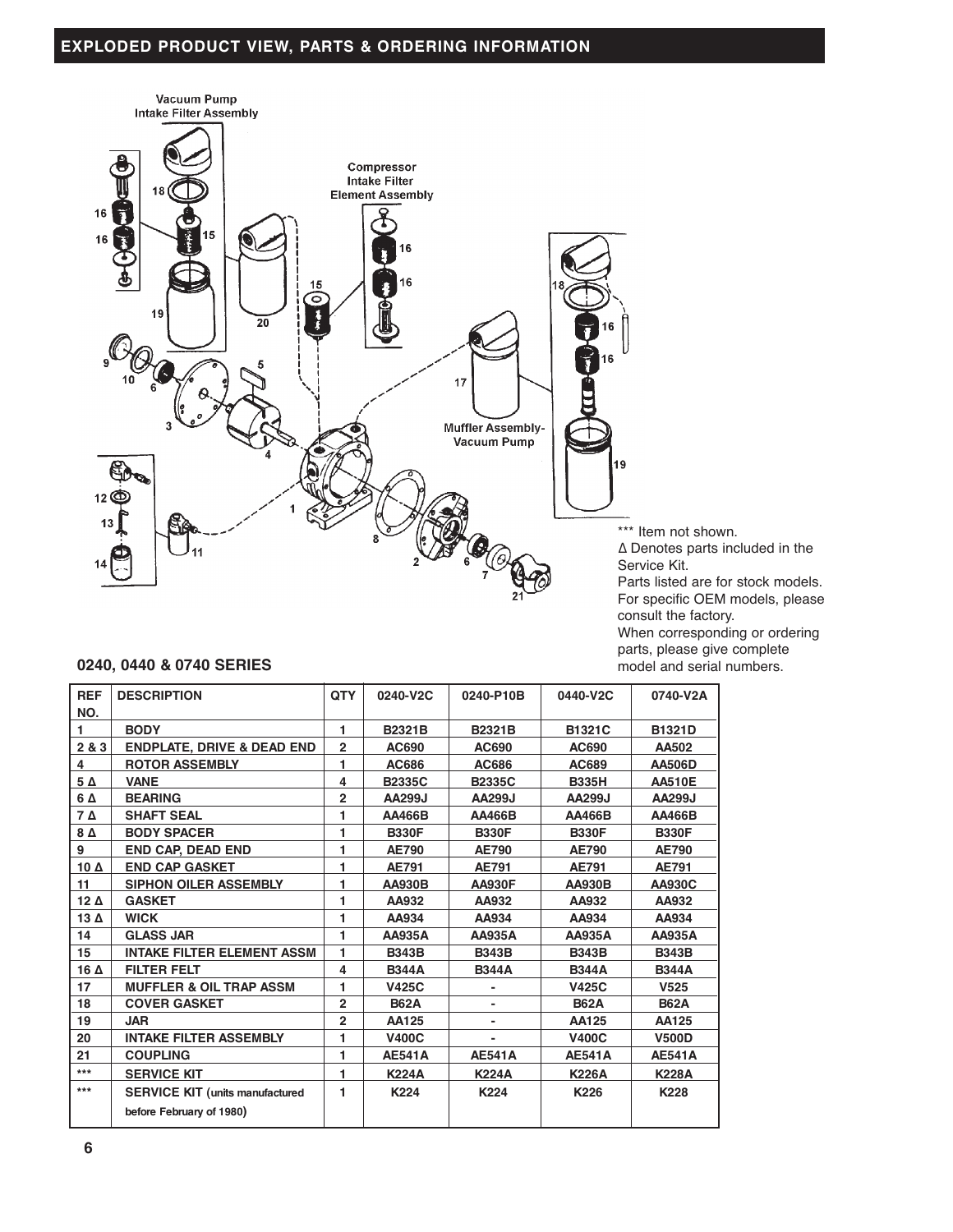**EXPLODED PRODUCT VIEW, PARTS & ORDERING INFORMATION**



## **3040 SERIES REF DESCRIPTION QTY 3040-V29B 3040-P17A 3040-P32B**

\*\*\* Item not shown. ∆ Denotes parts included in the

Service Kit.

Parts listed are for stock models. For specific OEM models, please consult the factory. When corresponding or ordering parts, please give complete model and serial numbers.

| <b>REF</b><br>NO. | <b>DESCRIPTION</b>               | QTY            | 3040-V29B     | 3040-P17A                | 3040-P32B                |
|-------------------|----------------------------------|----------------|---------------|--------------------------|--------------------------|
| 1                 | <b>BODY</b>                      | 1              | AB955         | AB955                    | AB955                    |
| $\overline{2}$    | <b>DRIVE END PLATE</b>           | 1              | <b>AB986A</b> | <b>AB986B</b>            | <b>AB986B</b>            |
| 3                 | <b>DEAD END PLATE</b>            | 1              | <b>AB987A</b> | <b>AB987B</b>            | <b>AB987B</b>            |
| 4                 | <b>ROTOR ASSM</b>                | 1              | <b>AB794</b>  | AB796                    | <b>AB794</b>             |
| $5\varnothing$    | <b>VANE</b>                      | 4              | <b>AB934H</b> | AB934H                   | AB934H                   |
| 6 $\varnothing$   | <b>BEARING</b>                   | $\mathbf{2}$   | AB964J        | AB964J                   | <b>AB964J</b>            |
| $7\varnothing$    | <b>SHAFT SEAL</b>                | $\overline{2}$ | AB364         | AB364                    | AB364                    |
| 8                 | <b>END CAP</b>                   | 1              | AB790         | AB790                    | AB790                    |
| 9                 | <b>BELLEVILLE SPRINGS</b>        | 2              | AB791         | AB791                    | AB791                    |
| 10                | <b>SHIM WASHER</b>               | 1              | AB792         | AB792                    | AB792                    |
| 11                | <b>RETAINER RING</b>             | 1              | AB793         | AB793                    | AB793                    |
| 12                | <b>TOLERANCE RING</b>            | 1              | AD127         |                          | AD127                    |
| 13                | <b>COOLING FAN</b>               | 1              | AD236         |                          | AD236                    |
| 14                | <b>FAN PULLEY</b>                | 1              | <b>AC374B</b> | <b>AC374B</b>            | AC376                    |
| 15                | <b>BODY SPACER</b>               | 1              | <b>AB939B</b> | <b>AB939B</b>            | <b>AB939B</b>            |
| 16                | <b>VACUUM LUBRICATOR ASSM</b>    | 1              | <b>V40C</b>   |                          |                          |
| 17                | OIL RESERVOIR ASSM               | 1              | AA960-1       | AA960A-1                 | AA960A-1                 |
| 18 <sup>o</sup>   | <b>WICK</b>                      | 1              | AA973-1       | AA973-1                  | AA973-1                  |
| 19                | <b>PRESSURE LUB ASSM</b>         | 1              |               | <b>AD730</b>             | AD730                    |
| 20                | <b>INTAKE FILTER ELEMENT ASM</b> | 1              |               | <b>AD750</b>             | <b>AD750</b>             |
| $21\varnothing$   | <b>FELT</b>                      | 1              |               | AD752                    | AD752                    |
| 22                | <b>EXHAUST MUFFLER ASSM</b>      | 1              | <b>AA900E</b> |                          | -                        |
| $23\%$            | <b>COVER GASKET</b>              | 1              | AA405         | -                        |                          |
| 24                | GLASS JAR (1 QT.)                | 1              | AA401         | $\overline{\phantom{0}}$ |                          |
| 25                | <b>MUFFLER ELEMENT ASSM</b>      | 1              | AC436         | $\overline{\phantom{0}}$ |                          |
| 26 ∅              | <b>FILTER CARTRIDGE</b>          | 2              | AC393         |                          |                          |
| 27                | <b>OILER ASSEMBLY</b>            | $\overline{2}$ |               | AA6                      | AA6                      |
| 28                | <b>OIL CYLINDER</b>              | 1              | <b>AA967A</b> | AA967A                   | AA967A                   |
| 29                | <b>DIAPHRAM</b>                  | 1              | <b>V33</b>    | $\overline{a}$           | $\overline{a}$           |
| 30                | <b>COVER GASKET</b>              | 1              | AA404         | -                        | $\overline{a}$           |
| 31                | <b>METAL JAR</b>                 | 1              | <b>AA75</b>   | $\overline{a}$           | $\overline{\phantom{0}}$ |
| 32                | <b>INTAKE FILTER ASSEMBLY</b>    | 1              | <b>AB650C</b> | $\overline{a}$           | $\overline{\phantom{0}}$ |
| 33                | <b>FILTER ELEMENT ASSM</b>       | 1              | AC435         |                          |                          |
| $***$             | <b>SERVICE KIT</b>               | 1              | <b>K232A</b>  | K232A                    | <b>K232A</b>             |